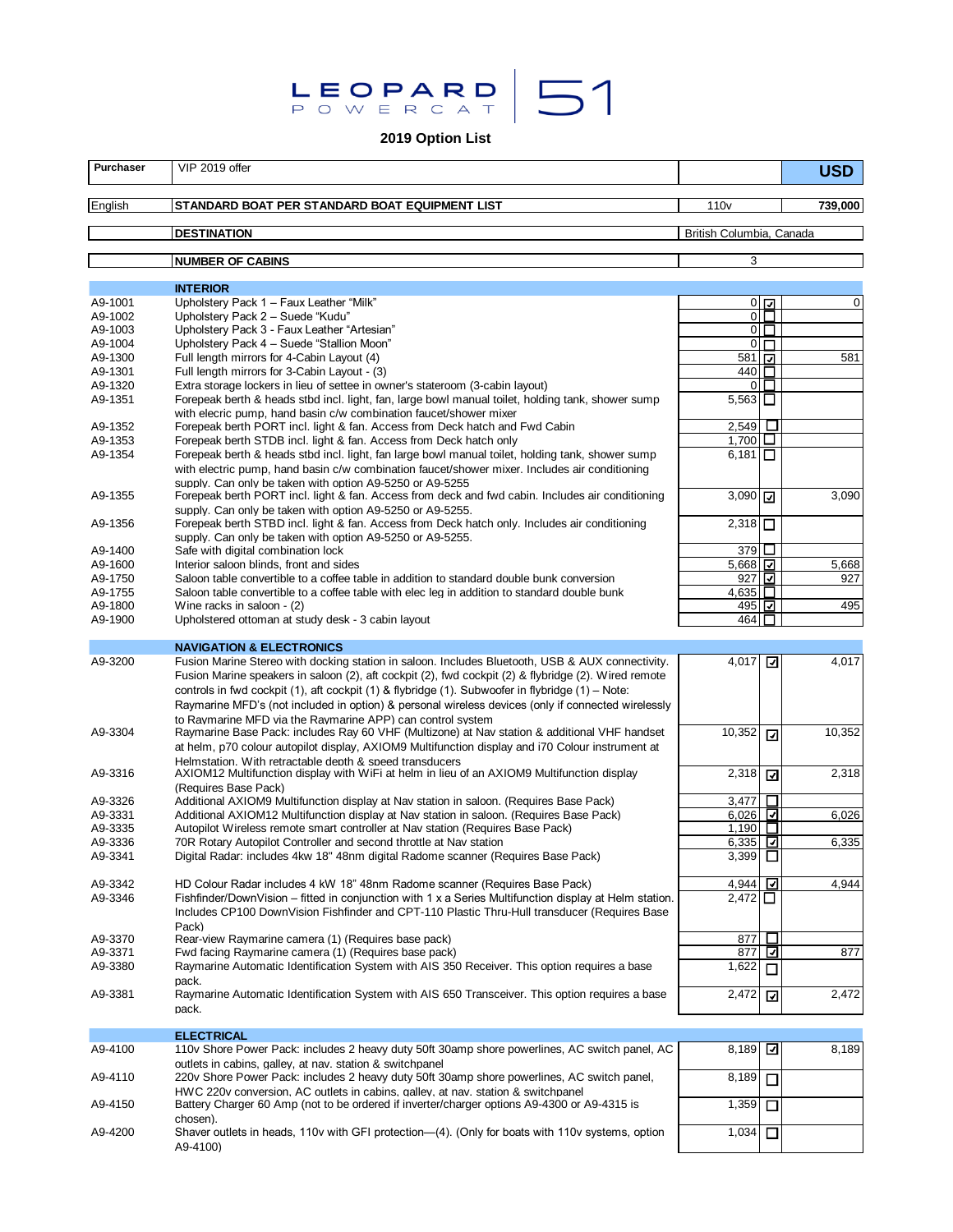| A9-4201 | Shaver outlets in heads, 110v with GFI protection for 3 cabin layout — (3). (Only for boats with                                           | 7741                      | □       |        |
|---------|--------------------------------------------------------------------------------------------------------------------------------------------|---------------------------|---------|--------|
|         | 110v systems, option A9-4100)                                                                                                              |                           |         |        |
| A9-4210 | Shaver outlets in heads, combination 220v/110v with transformer current protection—(4). (Only for                                          | 1,279                     | ⊡       | 1,279  |
| A9-4211 | boats with 220v systems, option A9-4110)<br>Shaver outlets in heads, combination 220v/110v with transformer current protection for 3 cabin | 969                       |         |        |
|         | layout-(3). (Only for boats with 220v systems, option A9-4110)                                                                             |                           | □       |        |
| A9-4300 | Inverter/Battery Charger: 12V - 110V/2.0 kW inverter with 100A charge rate, including remote                                               | 4,017                     | ⊡       | 4,017  |
|         | operation panel with battery monitor (only for boats with 110v systems, option A9-4100)                                                    |                           |         |        |
| A9-4315 | Inverter/Battery Charger: 12V - 220V 2.7kW inverter with 125A charge rate, including remote                                                | 4,635                     | □       |        |
|         | operation panel with battery monitor (only for boats with 220V systems, option A9-4110                                                     |                           |         |        |
| A9-4400 | Battery monitor to provide status on house batteries (not to be ordered if inverter/charger option A9-                                     | 386                       | Ō       |        |
|         | 4300/4315 chosen as a monitor is included.)                                                                                                |                           |         |        |
| A9-4500 | Upgrade std Lead Acid house & engine batteries to AGM batteries                                                                            | 1,391                     | ⊡       | 1,391  |
| A9-4510 | One additional AGM house battery (210 Ahr)                                                                                                 | 896                       | ⊡       | 896    |
| A9-4515 | Two additional AGM house batteries (210 Ahr each) - House battery note: A maximum of two                                                   | 1.792                     | □       |        |
|         | additional house batteries can be added on the A9: i.e. max four house batteries in total                                                  |                           |         |        |
| A9-4550 | Link engine starter batteries to house batteries. Operated from push button at helm.                                                       | 2011년                     |         | 201    |
| A9-4600 | Ventilation fans in saloon $(2)$ & cabins $(4)$ - $(6)$ total                                                                              | 942                       | ⊡       | 942    |
| A9-4601 | Ventilation fans in saloon (2) & cabins (3) for Three Cabin Layout - (5) total                                                             | 727                       | $\perp$ |        |
| A9-5210 | Genset – Northern Lights 9kW (60 Hz 110V) / 7kW (50 Hz 220V) supplied from port fuel tank. Fuel                                            | 30,130                    | 冈       | 30,130 |
|         | transfer ability from stbd to port tank. Only for boats with shore power pack                                                              |                           |         |        |
| A9-5215 | Provision for genset (includes fuel supply, exhaust system with through hull fittings and cooling                                          | 6,335                     | П       |        |
|         | water system, but excludes genset unit, wiring, battery and genset control panel). Only for boats                                          |                           |         |        |
|         | with shore power pack.                                                                                                                     |                           |         |        |
| A9-5250 | Airconditioning System - (2) 12 000 BTU 110V - (1) 16 000 BTU) 110V                                                                        | 19,065                    | ⊡       | 19,065 |
| A9-5255 | Airconditioning System - (2) 12 000 BTU 110V - (1) 16 000 BTU) 220V                                                                        | 19,065                    | ⊔       |        |
| A9-5260 | Provision for Air-conditioning System $(2 \times 12\,000\,\text{BTU}, 1 \times 16\,000\,\text{BTU}, 110\text{V})$ - Includes ducting,      | 7,571                     | п       |        |
|         | air vents and cooling water system with through hull fittings, but excludes aircon units and controls                                      |                           |         |        |
|         | (exludes wiring to pump. aircon and control locations)                                                                                     |                           |         |        |
| A9-5265 | Provision for Air-conditioning System (2 x 12 000 BTU, 1 x 16 000 BTU 220V) - Includes ducting,                                            | 7,571                     | □       |        |
|         | air vents and cooling water system with through hull fittings, but excludes aircon units and controls                                      |                           |         |        |
|         | (exludes wiring to pump, aircon and control locations)                                                                                     |                           |         |        |
| A9-5670 | Provision for TV in Saloon - Swing Bracket & AC Outlet                                                                                     | 449 ⊡                     |         | 449    |
|         | Provision for TV in owner's cabin (3-cabin layout only) - swing bracket & AC outlet                                                        | 449                       | П.      |        |
| A9-5680 |                                                                                                                                            | 3,708 $\Box$              |         |        |
| A9-5700 | Solar panels 100w each fitted to hard top - (2)                                                                                            |                           |         |        |
| A9-5710 | Solar panels 100w each fitted to hard top - (4)                                                                                            | $7,262$ $\boxed{2}$       |         | 7,262  |
| A9-5715 | Solar panels 100w each fitted to hard top - (6)                                                                                            | 9,734 $\square$           |         |        |
| A9-5720 | Solar panels 100w each fitted to hard top - (8)                                                                                            | 12,207 □                  |         |        |
| A9-5800 | Underwater Lights - 2 x Blue mounted in stern                                                                                              | 3,863                     | ⊡       | 3,863  |
|         |                                                                                                                                            |                           |         |        |
|         |                                                                                                                                            |                           |         |        |
|         | <b>PLUMBING</b>                                                                                                                            |                           |         |        |
| A9-6151 | Electric flushing toilets: Jabsco quiet flush (seawater option) in lieu of standard toilet for Three                                       | 936                       | $\Box$  |        |
|         | Cabin Layout - (1) only for Owner's Head                                                                                                   |                           |         |        |
| A9-6153 | Electric flushing toilets: Jabsco quiet flush (seawater option) in lieu of standard toilets for 3-Cabin                                    | $\overline{2,809}$ $\Box$ |         |        |
|         | Lavout - $(3)$                                                                                                                             |                           |         |        |
| A9-6154 | Electric flushing toilets: Jabsco quiet flush (seawater option) in lieu of standard toilets - (4)                                          | 3,734 $\vert$ 그           |         | 3,734  |
| A9-6300 | Extra water tank 220 lt/58 USg - (1)                                                                                                       | 1,187                     | ⊡       | 1,187  |
| A9-6400 | 11 Gal Water Heaters in lieu of 6 Gal Water Heaters - (2) 110V                                                                             | 281                       | ⊡       | 281    |
| A9-6410 | 11 Gal Water Heaters in lieu of 6 Gal Water Heaters - (2) 220V                                                                             | 281                       | П       |        |
| A9-6500 | Watermaker: Spectra Newport 400 (12 volt), 63 ltr/17 USgal per hr; incl MPC-3000 controller                                                | 23,177 □                  |         |        |
|         | systemWatermaker: Spectra Newport 400 (12 volt), 63 ltr/17 USgal per hr: incl MPC-3000                                                     |                           |         |        |
| A9-6510 | Watermaker: Spectra Newport 400 (12 volt), 63 ltr/17 USgal per hr; incl MPC-3000 controller                                                | 25,718                    |         |        |
|         | system plus optional Z-Brane electronic water treatment system                                                                             |                           |         |        |
| A9-6550 | Watermaker: Sea Recovery 117 ltr/31 Usgal per hr, 110v (Only for boats with 110v systems, option                                           | 19,314                    |         |        |
|         | A9-4100)                                                                                                                                   |                           |         |        |
| A9-6560 | Watermaker: Sea Recovery 117 ltr/31 Usgal per hr, 220v (Only for boats with 220v systems, option                                           | $19,314$ $\Box$           |         |        |
|         | A9-4110)                                                                                                                                   |                           |         |        |
| A9-6600 | Washer/dryer (110V) installed in owner's head - 3-Cabin Layout only                                                                        | $3,089$ $\Box$            |         |        |
| A9-6610 | Washer/dryer (220V) installed in owner's head - 3-Cabin Layout only                                                                        | $3,089$ $\Box$            |         |        |
| A9-6800 | Deck wash fitting & pump - dual fresh/salt water system                                                                                    | 936 ⊡                     |         | 936    |
| A9-6850 | Stern shower: Hot/cold water in lieu of cold only                                                                                          | 284 ⊡                     |         | 284    |
|         |                                                                                                                                            |                           |         |        |
|         | <b>HEATING, REFRIGERATION &amp; GAS</b>                                                                                                    |                           |         |        |
| A9-7500 | 4-burner hob in lieu of standard 3-burner                                                                                                  | 850 ⊡                     |         | 850    |
| A9-7711 | Refrigerator in Flybridge Wetbar 12v                                                                                                       | 1,854 $\Box$              |         | 1,854  |
| A9-7730 | Electric Grill: 110V on Flybridge Wetbar - Only for boats with 110V systems (A9-4100)                                                      | 3,322                     | O.      |        |
| A9-7731 | Electric Grill: 220V on Flybridge Wetbar - Only for boats with 220V systems (A9-4110)                                                      | 2,781                     | ப       |        |
| A9-7750 | Icemaker installed in galley (110V), trash bin moved to under sink (Only for boats with 110v                                               | 2,627                     | $\Box$  |        |
|         | systems, option A9-4100, not to be ordered with option A9-7754)                                                                            |                           |         |        |
| A9-7751 | Icemaker installed in galley (220V), trash bin moved to under sink (Only for boats with 220v                                               | 2,627                     | □       |        |
|         | systems, option A9-4110, not to be ordered with option A9-7754)                                                                            |                           |         |        |
| A9-7752 | Icemaker installed in flybridge wetbar (110V) - (Only for boats with 110v systems, option A9-4100,                                         | 2,627                     | □       |        |
|         | not to be ordered with option A9-7755)                                                                                                     |                           |         |        |
| A9-7753 | Icemaker installed in flybridge wetbar (220V) - (Only for boats with 220v systems, option A9-4110,                                         | 2,627                     | □       |        |
|         | not to be ordered with option A9-7755)                                                                                                     |                           |         |        |
| A9-7754 | Icemaker installed in galley 12v, trash bin moved to under sink (not to be ordered with options A9-                                        | 1,854                     | ☑       | 1,854  |
|         | 7750 or A9-7751                                                                                                                            |                           |         |        |
| A9-7755 | Icemaker in Flybridge Wetbar 12v (not to be ordered with option A9-7752 or A9-7753)                                                        | 1,854                     | ⊡       | 1,854  |
|         | <b>DECK &amp; HULL</b>                                                                                                                     |                           |         |        |

A9-8001 Exterior Pack 1 – "Grey" (Charcoal Grey + Black Antifouling) 0 | 그 | 0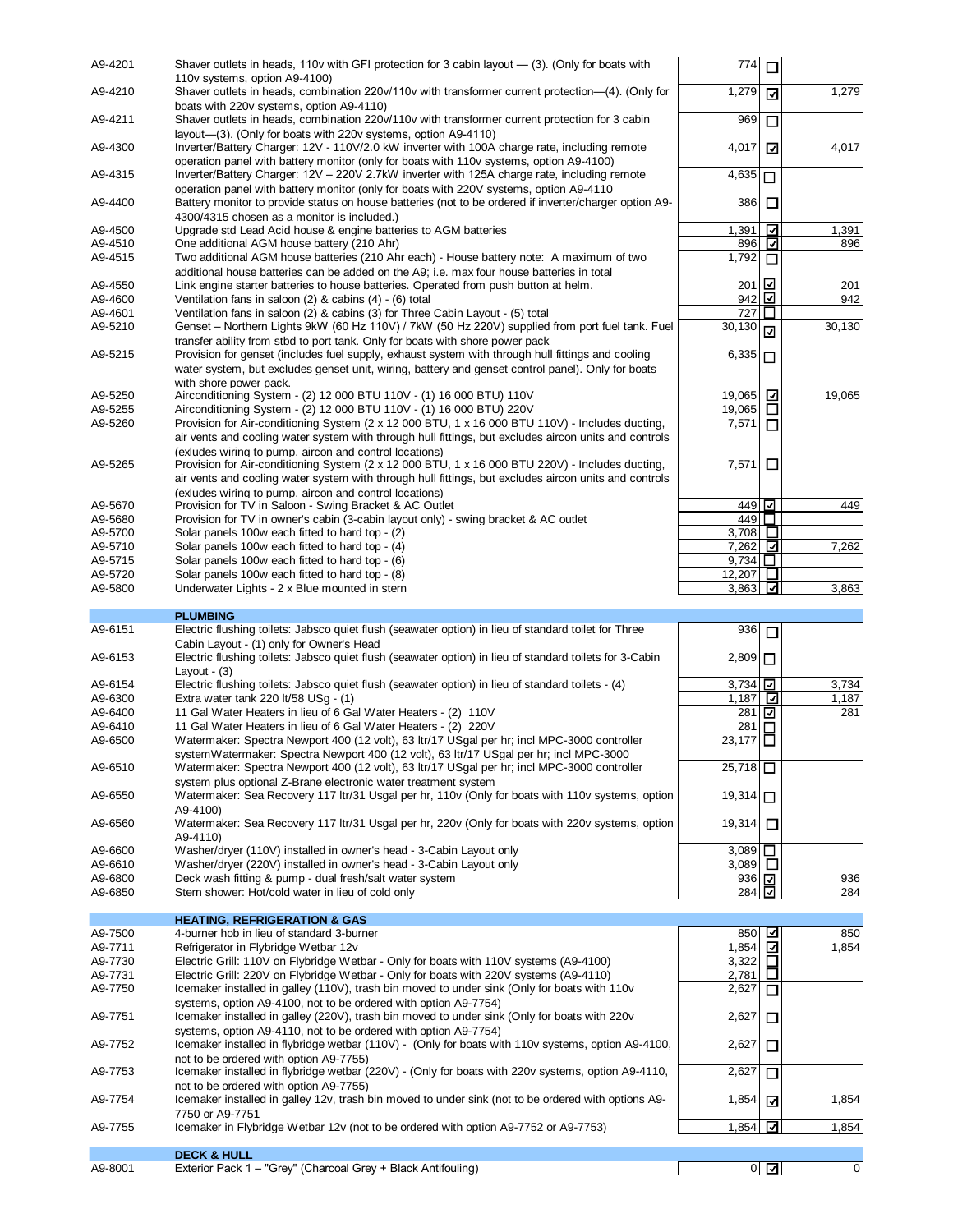| A9-8002                   | Exterior Pack 2 - "Blue" (Captain's Navy Blue + Blue Antifouling)                                  | $\overline{0}$<br>$\Box$                |            |
|---------------------------|----------------------------------------------------------------------------------------------------|-----------------------------------------|------------|
| A9-8110                   | Flybridge enclosure front and sides only with aft sunshade curtain.                                | ⊡<br>10,661                             | 10,661     |
| A9-8120                   | Aft cockpit side and back shade curtains                                                           | 2,272<br>⊡                              | 2,272      |
| A9-8150                   | Coach roof side window removable shade covers                                                      | ⊡<br>912                                | 912        |
| A9-8300                   | Aft Cockpit Cushions                                                                               | ☑<br>3,399                              | 3,399      |
| A9-8305                   | <b>Fwd Cockpit Cushions</b>                                                                        | ⊡<br>1,236                              | 1,236      |
| A9-8350                   | S/S cockpit table stools - (2)                                                                     | 734<br>⊡                                | 734        |
| A9-8360                   | S/S Flag pole holder (2)                                                                           | ⊡<br>386                                | 386        |
| A9-8400                   | S/S dive bottle rack - holds 4 bottles                                                             | 826<br>□                                |            |
| A9-8410                   | S/S dive bottle racks (2) - holds 8 bottles total                                                  | 1.654<br>ப                              |            |
| A9-8600                   | Custom S/S davit system with tackle c/w electric winch                                             | ⊡<br>5,019                              | 5,019      |
| A9-8630                   | Dinghy/Swim platform with electrical winch system and folding chocks                               | 49,445<br>□                             |            |
| A9-8635                   | Dinghy/Swim platform with electrical winch system and fixed chocks                                 | 49,445<br>$\Box$                        |            |
| A9-8900                   | Composite teak in Aft Cockpit, Fwd Cockpit, Flybridge, Flybridge steps, Transom steps              | 24,336 그                                | 24,336     |
| A9-8910                   | Composite teak in Aft Cockpit, Fwd Cockpit, Flybridge, Flybridge steps, Transom steps, Lifting     | 27,040 $\Box$                           |            |
|                           | <b>GENERAL EQUIPMENT</b>                                                                           |                                         |            |
| A9-9903                   | 55lb (25kg) Delta anchor c/w 165ft (50m) chain                                                     | 1,468 $\Box$                            |            |
| A9-9905                   | 55lb (25kg) Stainless steel DTX anchor c/w 165ft (50m) galvanised chain                            | $2,303$ $\boxed{2}$                     | 2,303      |
| A9-9911                   | 35lb (16kg) Britany anchor c/w 26ft (8m) chain & 200ft (61m) warp                                  | 850 囗                                   |            |
| A9-9914                   | 230ft (70m) anchor chain in lieu of 165ft (50m) chain                                              | 452 □                                   |            |
| A9-9915                   | 330ft (100m) anchor chain in lieu of 165ft (50m) chain                                             | 1.034 $\vert\overline{\mathbf{Q}}\vert$ | 1,034      |
| A9-9918                   | Anchor bridle, shackles and hook                                                                   | 410년                                    | 410        |
| A9-9920                   | Fenders (6), mooring lines (4, 16mm x 10m), spring lines (2, 16mm x 15m)                           | 7731년                                   | 773        |
|                           |                                                                                                    |                                         |            |
|                           | <b>COMMISSIONING</b>                                                                               |                                         |            |
| A9-9950                   | Transport, documentation and commissioning package: includes anti-fouling paint, transport to      | 18,851<br>⊡                             | 18,851     |
| A9-AUS                    | Supply of Australian compliant equipment. Electric toilets option for all heads must be taken (A9- | 4,249<br>$\Box$                         |            |
|                           | USCG Safety Package including 8 man life raft, U-bolts and tie downs                               | 4,548                                   | 4,548      |
|                           | CE Safety Package including 8 man life raft, U-bolts and tie downs                                 | $\Box$<br>5,277                         |            |
|                           | Cape Town hand-over including full detailing, full fuel tanks, and 3 days of dockage in V&A        | □<br>4,950                              |            |
|                           | Water Delivery *                                                                                   | 55,467<br>□                             |            |
|                           | Post delivery commissioning                                                                        | $8,840$ $\Box$                          | 8,840      |
|                           | Freight Delivery *                                                                                 | ⊡<br>60,597                             | 60,597     |
|                           |                                                                                                    | П                                       |            |
|                           |                                                                                                    | п                                       |            |
|                           |                                                                                                    |                                         |            |
|                           |                                                                                                    |                                         | <b>USD</b> |
| <b>Total Options</b>      |                                                                                                    |                                         | 284,931    |
|                           |                                                                                                    |                                         |            |
|                           | <b>Total Purchase Price (ex-tax)</b>                                                               |                                         | 1,023,931  |
| <b>Exceptional Rebate</b> |                                                                                                    |                                         | 68,480     |
|                           | Total Purchase Price after Rebate (ex-tax)                                                         |                                         | 955,451    |
|                           |                                                                                                    |                                         |            |
| Purchaser                 | Date                                                                                               |                                         |            |
|                           |                                                                                                    |                                         |            |
| Purchaser                 | Date                                                                                               |                                         |            |
|                           |                                                                                                    |                                         |            |

*\*In-water delivery requires electronics and safety equipment (including life-raft) - Freight is an estimation only and can be a combination of freighter + water delivery Prices, standard equipment and options are subject to change without notice - All Sales are subject to signed Purchase & Sales Agreement and Deposit Any modification to the Option List is to be mutually agreed in writing and may result in additional fees - Most recent signed Option List supersedes all previous versions*

Dealer **Dealer** Date of the Communication of the Communication of the Communication of the Communication of the Communication of the Communication of the Communication of the Communication of the Communication of the Commu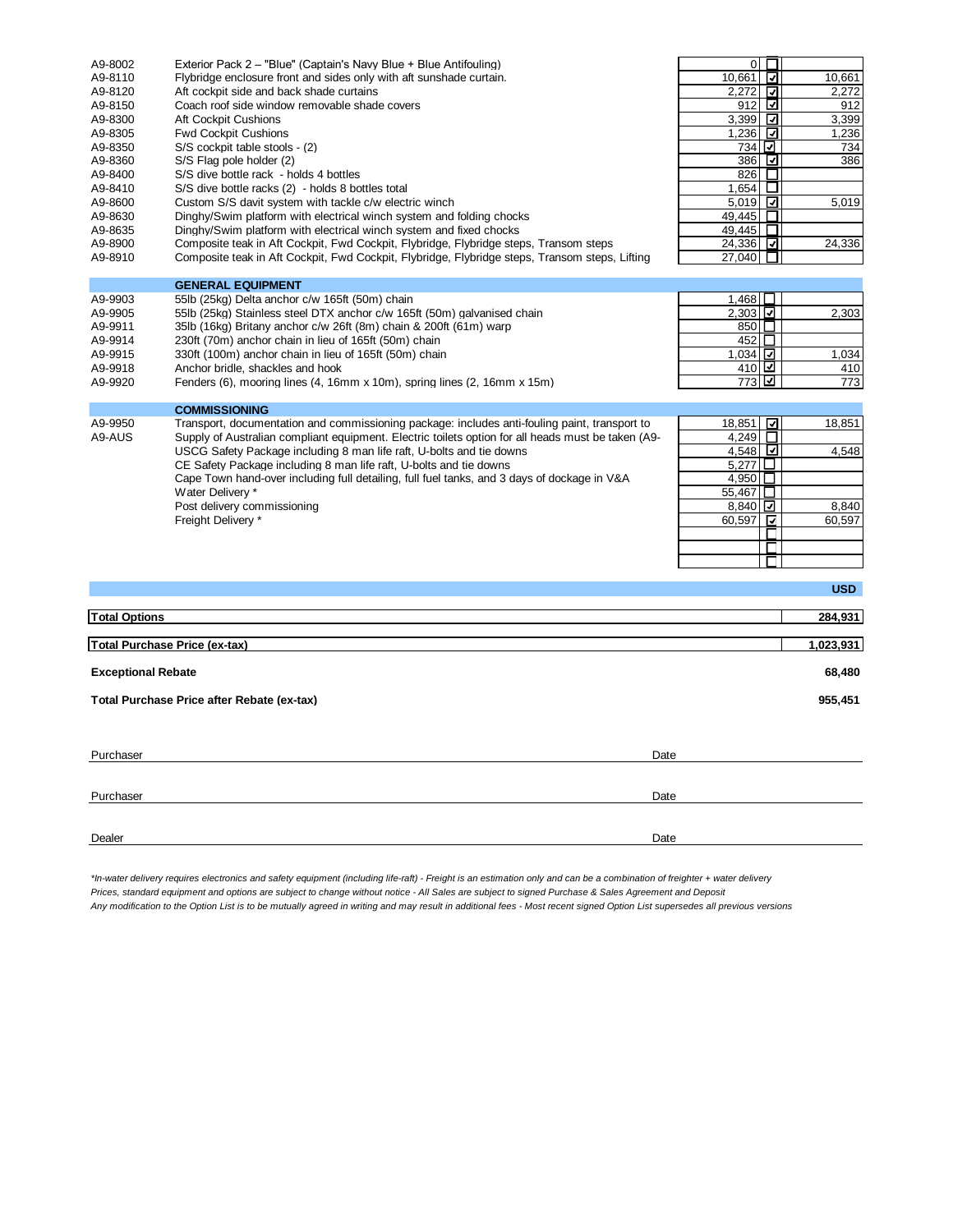

# **STANDARD BOAT EQUIPEMENT LIST**

## **SALOON**

Laminate finishes with solid wood trims Saloon table convertible to bunk c/w mattress Settee - U-shape Wear resistant laminate flooring LED overhead lighting LED floor lighting Ample ventilation through fwd facing portlights Stowage space under settee cushions Front doorway access to forward cockpit

## **GALLEY**

Corian galley worktop surfaces Single lever mixer faucet with pull out sprayer Double s/s sink Dish and cutlery drying recess with drainage Vitrifrigo 2-drawer front-opening fridge/freezer 56USgal / 212Ltr 12v refrigeration ENO gas 3-burner hob ENO gas oven Gas solenoid shut-off valve with control at switch panel & warning light at cooker Gas cylinder regulator in dedicated cockpit LPG locker Separate garbage bin locker with side & top access Stowage space in shelf lockers Corian galley shelf with spice rack 4 x Galley drawers 1 x Pot storage drawer below oven 1 x Large overhead storage drawer

#### **NAVIGATION CONSOLE**

Chart table surface with overhead LED light Instrument and switch panel Chart table bench seat c/w stawage under cushion

# **CABINS x 4 (4 CABIN VERSION)**

Laminate finishes with solid wood trims Double berths: - Fwd Bunks (1.42m x 2.16m or 4'8" x 7'1") - Aft Bunks (1.47m x 2.0m or 4'9" x 6'6") Hanging locker with lower shelf Bedside cave locker (fwd cabins) LED overhead lighting LED reading lamps Overhead roller blinds for privacy Large open shelves Stowage drawers under bunk (fwd cabins only) Large hull window incorporating portlight and pleated blind

# **OWNER CABIN (3 CABIN VERSION)**

Laminate finishes with solid wood trims Double berth (1.47m x 2.0m or 4'9" x 6'6") Large double door wardrobe Vanity table/desk with drawers under Bookshelf with oddment stowage Settee c/w stowage space under cushions Overhead locker above desk Sliding entrance door with lock LED overhead lighting LED reading lamps

## **HEADS COMPARTMENTS x 4 (4 CABIN VERSION)**

Washbasin with basin mixer and Corian top Vanity locker with mirror Towel hook, rail and ring Separate shower compartment with acrylic door c/w lever mixer and adjustable shower rose Shower sump with push-button drainage LED Overhead lighting Overhead roller blinds for privacy Large bowl manual toilet

#### **OWNER CABIN HEADS (3 CABIN VERSION)**

Large washbasin with basin mixer and Corian top Vanity locker with mirror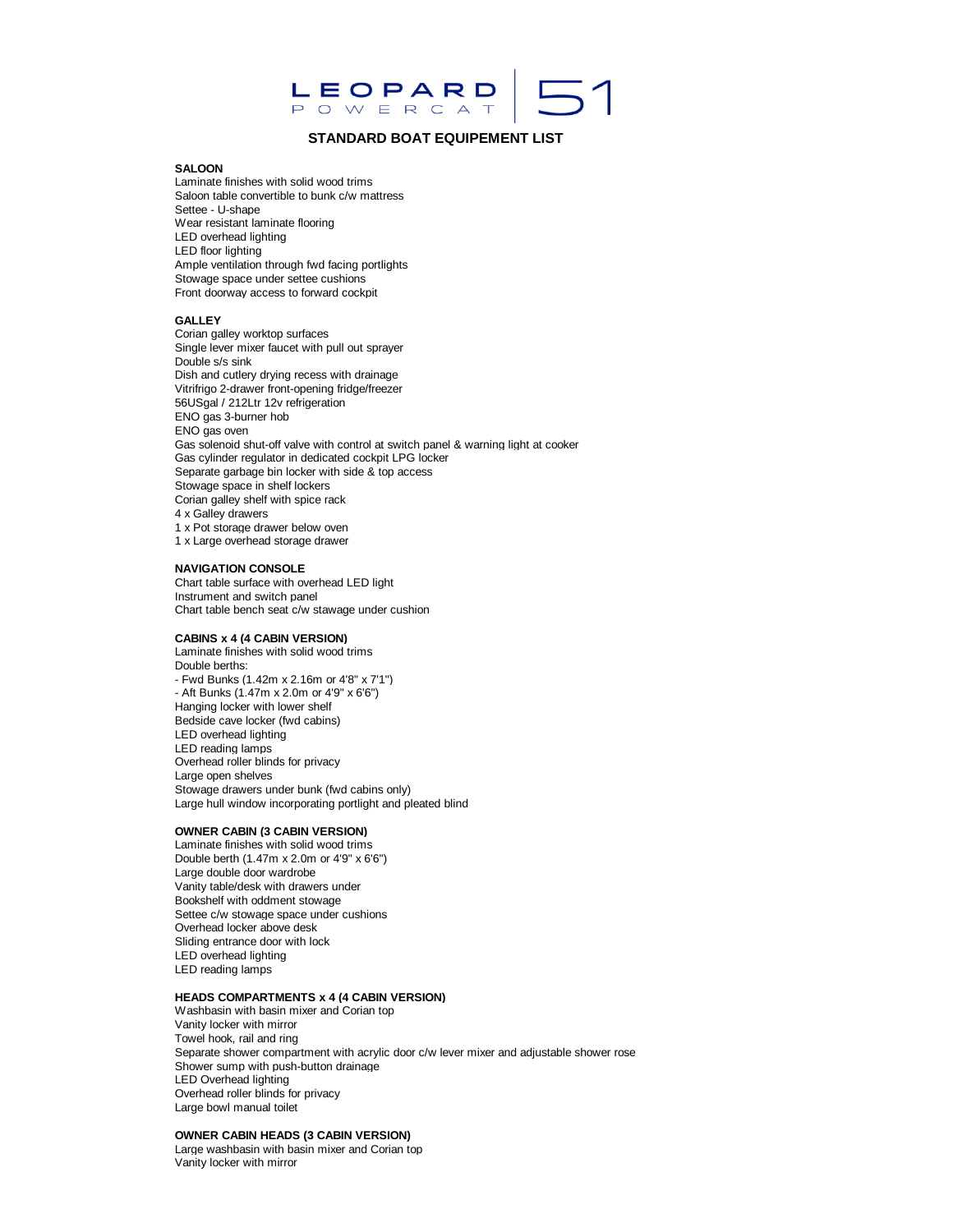Towel hook, rail and ring Separate shower compartment with acrylic door c/w lever mixer and adjustable shower rose Shower sump with push-button drainage LED Overhead lighting Overhead roller blinds for privacy Large bowl manual toilet Full height linen locker (can house washing machine)

### **NAVIGATION EQUIPMENT**

Compass at helm position

# **RUDDER & STEERING SYSTEM**

Balanced spade rudders in stainless steel Rudder stock in stainless steel Self aligning bearings Hydraulic steering system with tilting steering unit Soft-grip steering wheel

## **DECK FITTINGS**

Guardrailing (s/s) with port & stb side gates 2 x Pushpits (s/s) 2 x Pulpit seats (port & starboard) 1500w vertical windlass 10mm gypsy c/w hand held remote Anchor bow roller fitting for primary anchor Anchor bow roller fitting for secondary anchor Anchor chain stopper 1x Chain locker 1x Anchor/windlass locker 2 x Foredeck lockers Liferaft locker with convertible fore/aft seat bolster Gas cylinder locker Sliding companionway door - 2 leaf Hardtop over cockpit complete with LED lighting Cockpit table Swimming ladder Acrylic smoke grey tinted windows Side window brows Aft hardtop supports (s/s) Forward hardtop supports (s/s) Hatches: 4 x Size 10 Flush Hatch over heads 4 x Size 44 Flush Hatch over cabins 2 x Size 60 Flush Hatch on foredeck (vented) Portlights: 2 x Size 5 in windscreen 10 x Size 1 in hull side and transom Forward lounging cockpit with hardtop c/w watertight saloon access door and sliding hatch for 1 x Forward cockpit locker 2 x Seats c/w stowage locker under in fwd cockpit 4 x Drinks holders in forward cockpit 2 x Drinks holders in aft cockpit 2 x Coachroof handrails (s/s) 2 x Forward hardtop grabhandles (s/s) 2 x Aft hardtop grabhandles (s/s) 11 x 330mm mooring cleats **FLYBRIDGE**

Helmstation console with dedicated chart storage recess Staircase from cockpit to flybridge with railing (s/s) and LED courtesy lighting U-shaped upholstered settee with convertible backrests, to allow occupants to sit facing fwd or aft Sunbed mattress with railing at fwd end of flybridge coaming Storage under settee Forward-end lounging settee with backrest, and table alongside Wetbar unit with sink and faucet, and Corian worktop Storage locker in wetbar Central fixed cocktail table with drink holder recess Access walkway to forward sunbed Guardrailing around flybridge (s/s) Hardtop over flybridge Hardtop support arch and forward support posts (s/s) Overhead LED spotlights (red and white) LED floor lighting Drinks holders

## **ENGINE & CONTROLS**

Double lever throttle / gearshift control Sound deadening panels in engine room 2 x Engine room ventilation fans and ducting

2 x Yammar 370HP diesel engines

2 x Propellers - 4-blade fixed